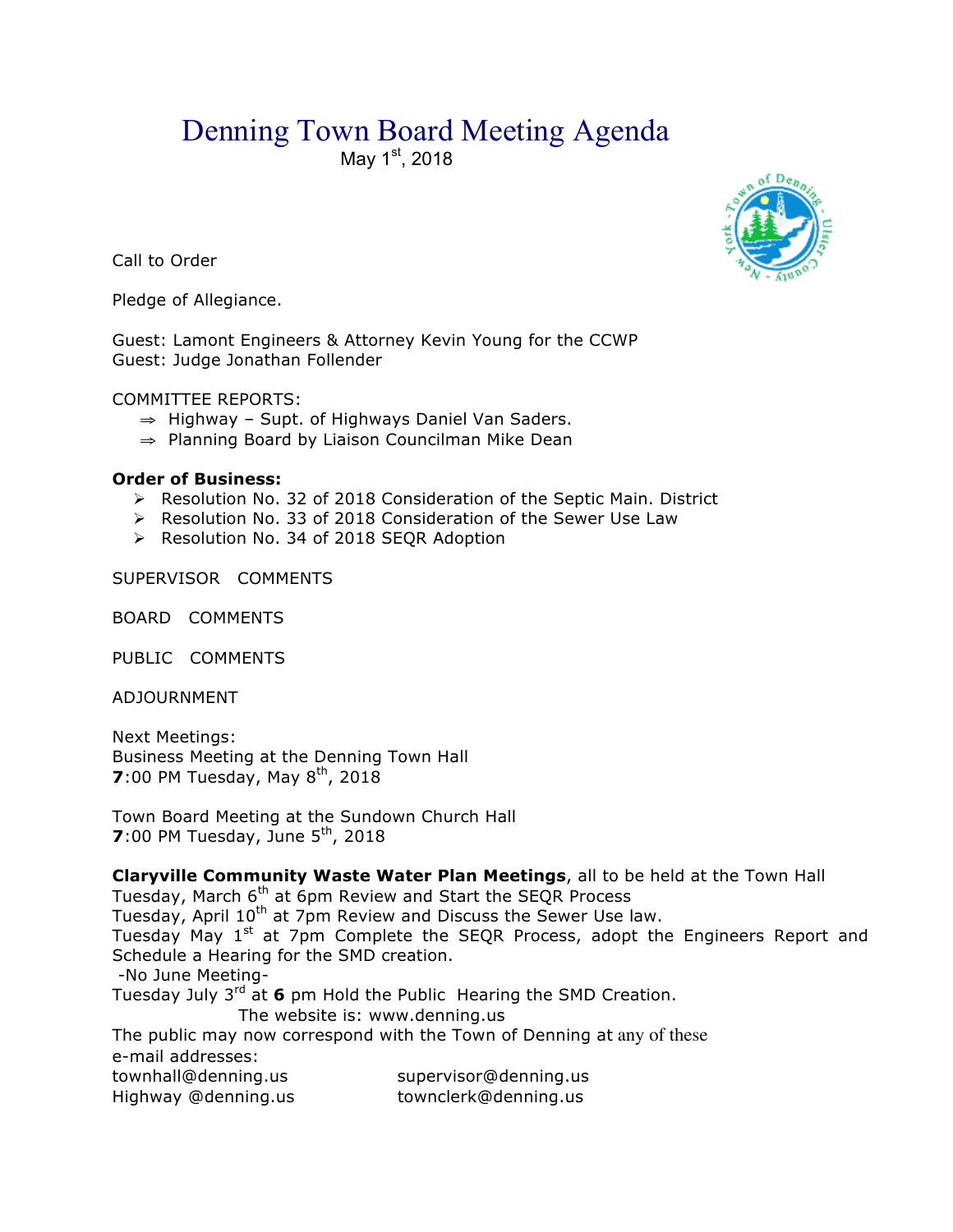Denning Town Board Business Meeting May  $1<sup>st</sup>$ , 2018 Resolution No.32 of 2018

## **A RESOLUTION FOR CONSIDERATION OF THE CLARYVILLE-DENNING SEPTIC MAINTENANCE DISTRICT AND SCHEDULING A PUBLIC HEARING**

**WHEREAS**, New York City ("NYC") provided funding for the Community Wastewater Management Program ("CWMP"), to be administered by the Catskill Watershed Corporation ("CWC"), which is intended to fund the planning, design and construction of community septic systems and/or the creation of septic maintenance districts in the NYC Watershed West of the Hudson River; and

**WHEREAS**, the Hamlet of Claryville, Town of Denning ("Town"), is one of twenty-two (22) communities identified in the MOA as lacking community wide wastewater treatment; and

**WHEREAS**, the Town entered into the Participating Community Agreement with CWC for the study, planning, design and construction of a sewage collection system and/or the creation of a septic maintenance district in the Hamlet of Claryville in the Town of Denning (the "Project"); and

**WHEREAS**, as part of the Study Phase of the Project, the Town and its Project Engineer established, with the New York City Department of Environmental Protection and CWC, that the Town should create a septic maintenance district for certain Town residents located in the Hamlet of Claryville, to be known as the Claryville-Denning Septic Maintenance District; and

**WHEREAS**, the Town will not incur any cost from the formation of the septic maintenance district, which cost is being fully subsidized by CWC through the CWMP; and

**WHEREAS**, the Project Engineer and Special Counsel have prepared materials needed for the formation of that septic maintenance district and has filed those materials with the Town Board for its review and consideration.

#### **NOW BE IT RESOLVED:**

1. The Board accepts and adopts the following materials prepared by Project Engineer and Special Counsel with regard to the formation of the Claryville-Denning Septic Maintenance District, and directs that same be appended the minutes of this meeting:

a. District Formation Summary Report prepared by Young, Sommer, LLC and Lamont Engineers. The Report contains a summary of the septic maintenance district and implementation plan which explains the assumed schedule for the repair and replacement of septic systems in the district, provides an opinion of probable costs for operation and maintenance of septic systems in the district, references and incorporates a proposed Sewer Use Law that contains certain restrictions and allows the Town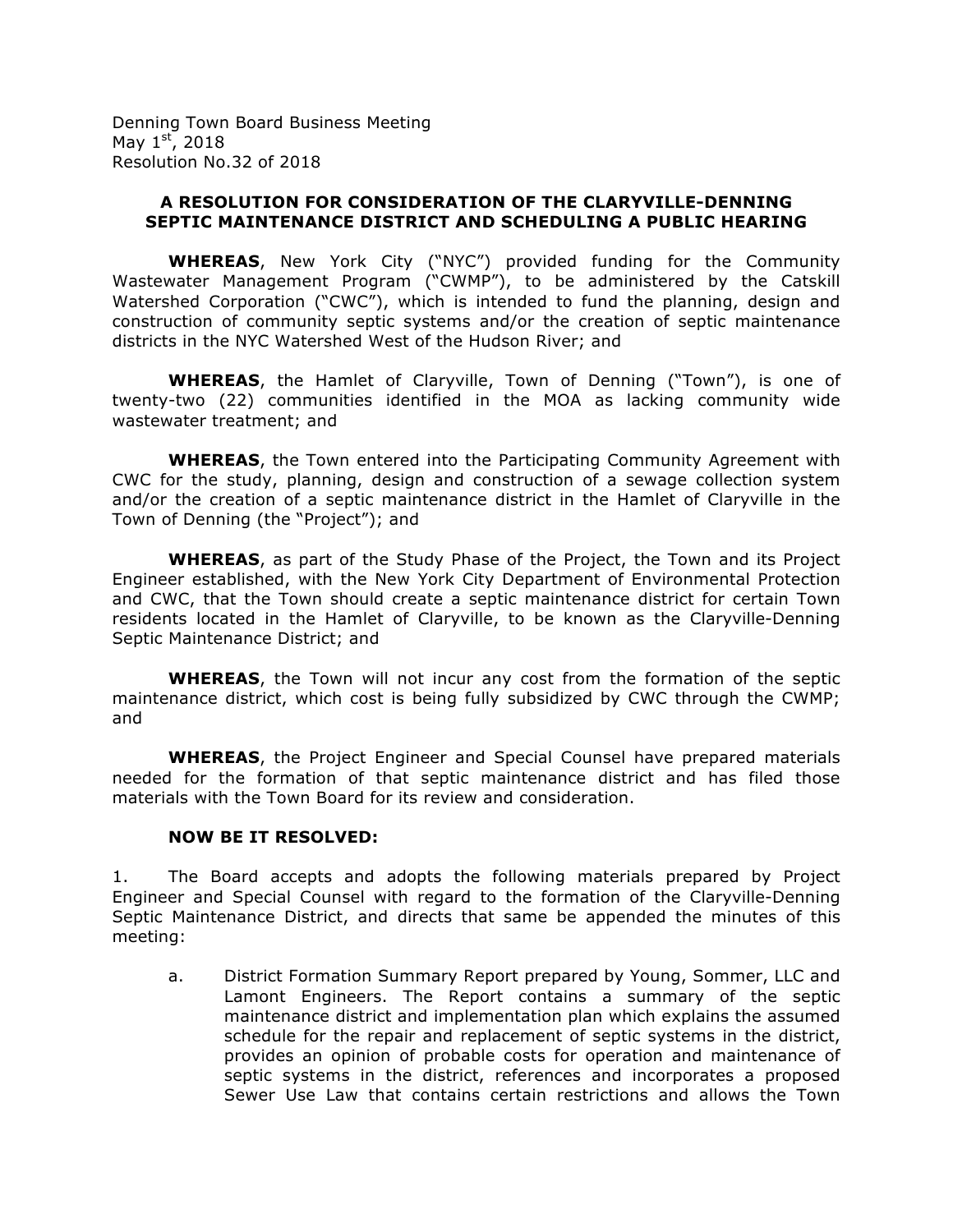Board (in their sole discretion) to assess an annual sewer rent, as needed to replenish the Septic Maintenance District Fund;

- b. Engineer's Report and Plan entitled "Preliminary Engineer's Report Community Wastewater Management Program for the Hamlet of Claryville, Town of Denning, Ulster County, and the Town of Neversink, Sullivan County, May 2017" prepared for the Town of Denning and the Town of Neversink by Lamont Engineers detailing the wastewater needs of the Hamlet of Claryville and delineating the service area for septic maintenance districts in Denning and Neversink.
- c. Service Area Map identifying the boundaries of the proposed Claryville-Denning Septic Maintenance District which includes the Tax Map Numbers of the parcels that will be included in the proposed Sewer district.

2. The costs of forming the district. The Town will not incur any expense in the formation of the proposed district. The operation and maintenance of the septic systems will be funded by the Septic Maintenance District Fund. The money allotted to the fund will be invested by the Town in accordance with § 4-67 in New York State General Municipal Law. The income gained each year from this fund will be used for operation, maintenance and repair/replacement of the systems within the Septic Maintenance District.

3. A copy of the Engineer's Report and Plan, Service Area Map and opinion of probable cost shall be placed in the Town Clerk's office and made available for public inspection.

4. That the Town Board shall meet at the Town Hall, Denning, New York, on the 3rd day of July, 2018 at 6:00 P.M., for the purpose of conducting a public hearing on the proposal to establish said septic maintenance district at which time and place all persons interested in the subject thereof may be heard concerning the same, and it is further

5. That the Town Clerk is hereby authorized and directed to publish a copy of this order in the Ye Olde Tri Valley Townsman, the official Town newspaper and post a copy of the same on the signboard of the Town, in the time and manner required by law.

**Whereupon**, the Resolution was put to a vote, recorded as follows: Motion to adopt and approve by Councilman Mike Dean, 2<sup>nd</sup> by Councilman Kevin Smith. Roll Call Vote: Councilman Mike Dean AYE Councilman Paul Schoonmaker AYE Councilman Kevin Smith AYE Councilman Gregory Vurckio AYE Supervisor David Brooks AYE Motion carried following a unanimous roll call vote.

Joy Ann Monforte, RMC Town Clerk

\_\_\_\_\_\_\_\_\_\_\_\_\_\_\_\_\_\_\_\_\_\_\_\_\_\_\_\_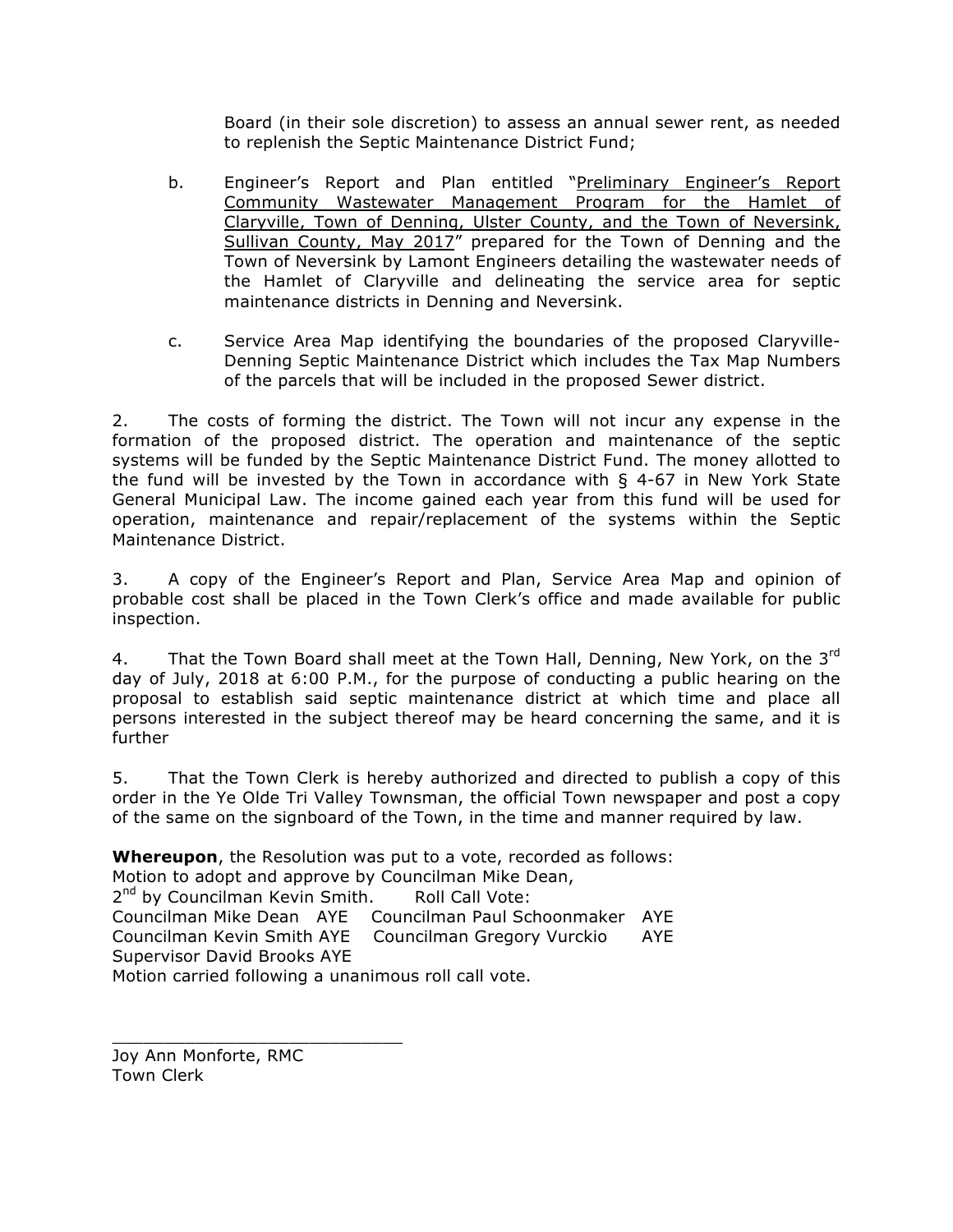#### Denning Town Board Business Meeting May  $1^{st}$ , 2018 Resolution No. 33 of 2018 **A RESOLUTION FOR CONSIDERATION OF THE CLARYVILLE-DENNING SEWER USE LAW AND SCHEDULING A PUBLIC HEARING**

**WHEREAS**, New York City ("NYC") provided funding for the Community Wastewater Management Program ("CWMP"), to be administered by the Catskill Watershed Corporation ("CWC"), which is intended to fund the planning, design and construction of community septic systems and/or the creation of septic maintenance districts in the NYC Watershed West of the Hudson River; and

**WHEREAS**, the Hamlet of Claryville, Town of Denning ("Town"), is one of twenty-two (22) communities identified in the MOA as lacking community wide wastewater treatment; and

**WHEREAS**, the Town entered into the Participating Community Agreement with CWC for the study, planning, design and construction of a sewage collection system and/or the creation of a septic maintenance district in the Hamlet of Claryville in the Town of Denning (the "Project"); and

**WHEREAS,** in connection with the establishment of the proposed Claryville-Denning Septic Maintenance District, the Town desires to implement a Sewer Use Law regulating the use of individual septic systems. (REMOVED)The Claryville-Denning Septic Maintenance District Sewer Use Law also includes a Sewer Rent Law that would require a property owner to pay a sewer rent when and if one is ever assessed; and

**WHEREAS,** the Town Board is considering forming a septic-maintenance district for the planned service area; and

**WHEREAS**, the Town's special counsel has prepared a proposed Claryville-Denning Septic Maintenance District Sewer Use Law; and

**WHEREAS,** the Town Board has reviewed and modified the Claryville-Denning Septic Maintenance District Sewer Use Law; and

**NOW THEREFORE, BE IN RESOLVED,** that the proposed law is ready for consideration by the Town Board; and

**BE IT FURTHER RESOLVED,** that the Town will hold a Public Hearing for consideration of the Claryville-Denning Septic Maintenance District Sewer Use Law at the Town Hall, located at 1567 Denning Road, Claryville, NY 12725, on the  $3^{rd}$  day of July, 2018 at 6 P.M.

**Whereupon**, the Resolution was put to a vote, and after AMENDMENT, recorded as follows:

Motion to adopt and approve by Supervisor David Brooks, 2<sup>nd</sup> by Councilman Gregory Vurckio. Roll Call Vote: Councilman Mike Dean AYE Councilman Paul Schoonmaker AYE Councilman Kevin Smith AYE Councilman Gregory Vurckio AYE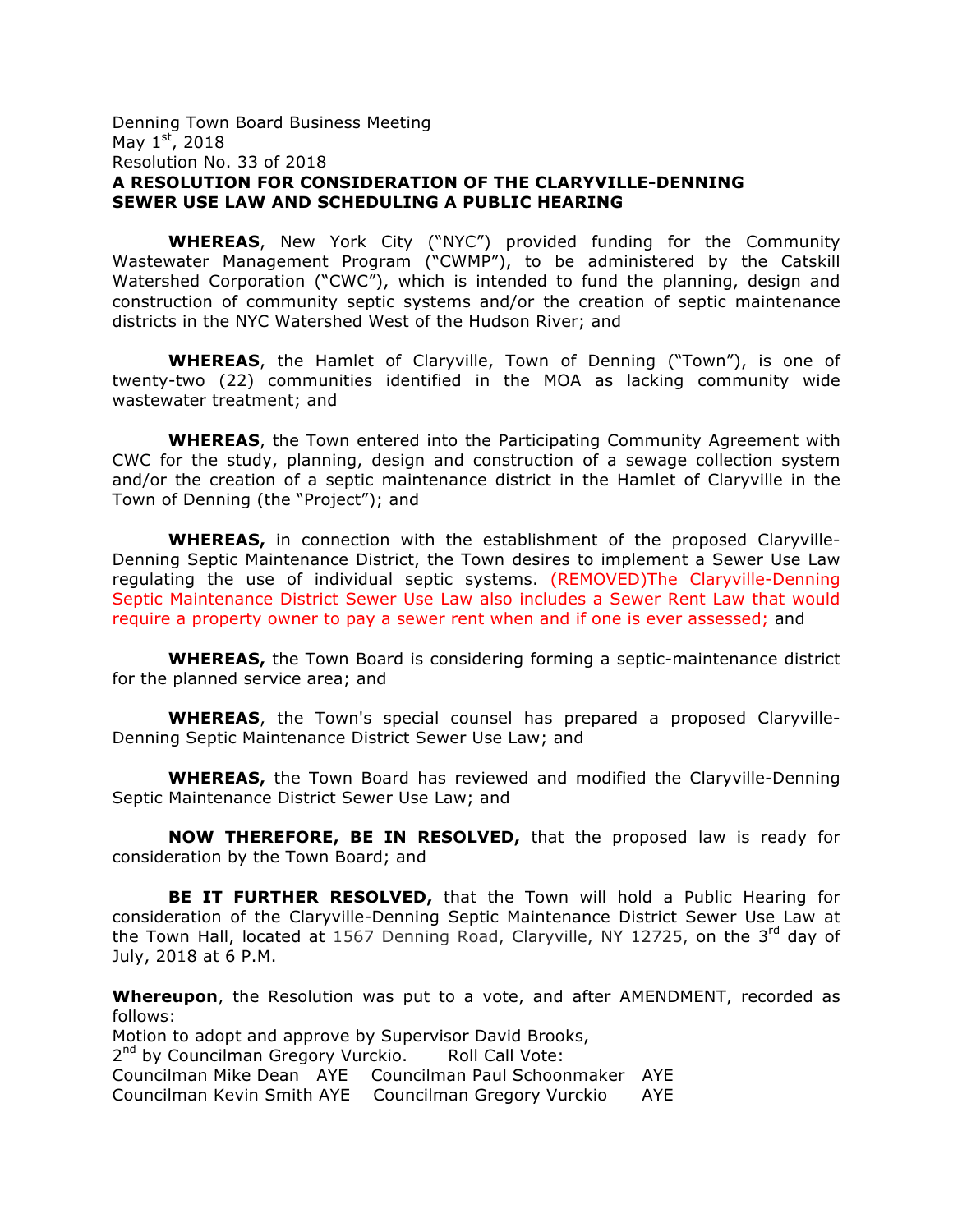Supervisor David Brooks AYE Motion carried following a unanimous roll call vote.

Joy Ann Monforte, RMC Town Clerk

\_\_\_\_\_\_\_\_\_\_\_\_\_\_\_\_\_\_\_\_\_\_\_\_\_\_\_\_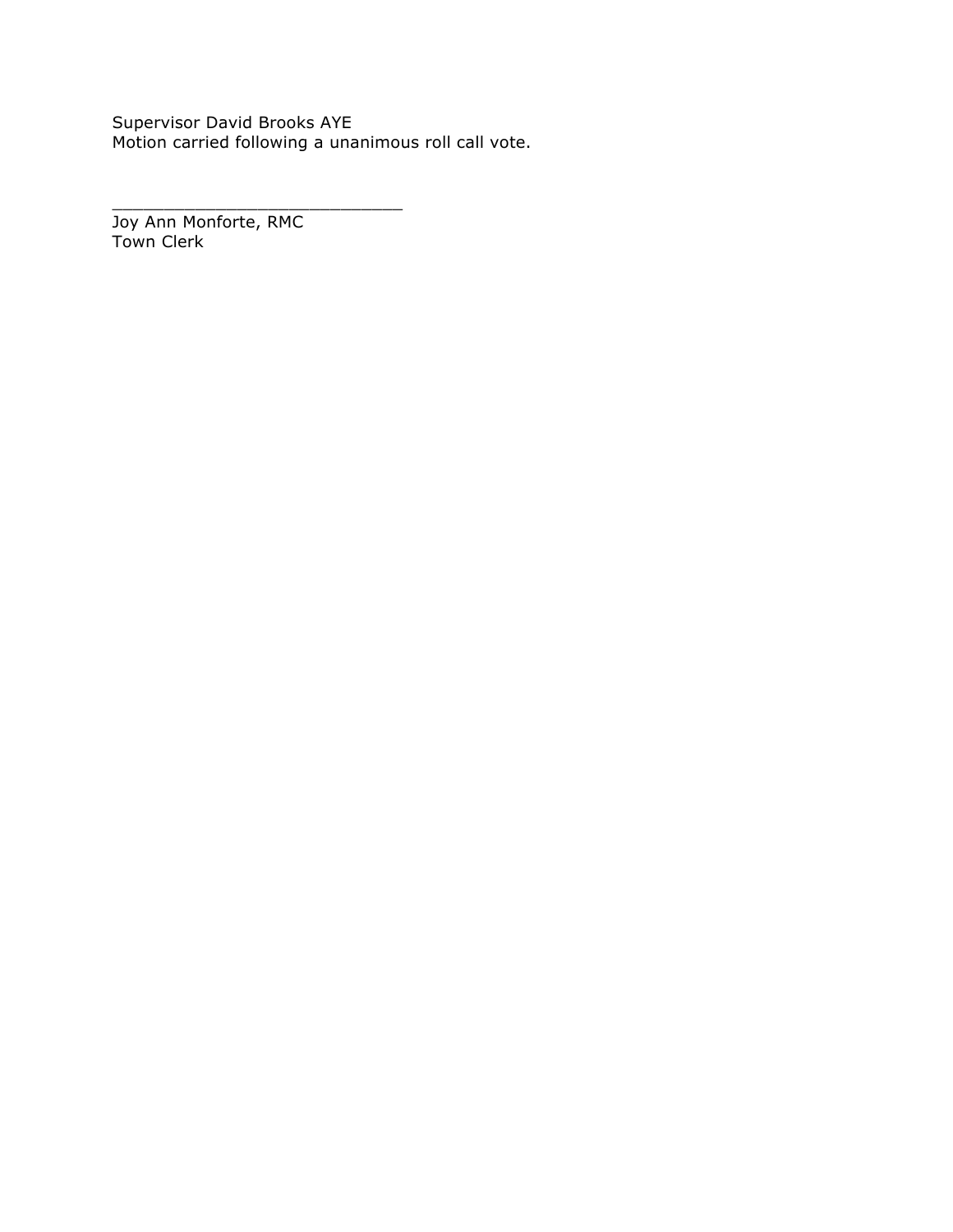Denning Town Board Business Meeting May  $1<sup>st</sup>$ , 2018 Resolution No. 34 of 2018

#### **RESOLUTION OF THE TOWN BOARD OF THE TOWN OF DENNING DETERMINING THAT THERE ARE NO ADVERSE IMPACTS ON THE ENVIRONMENT FROM THE DESIGN, CONSTRUCTION AND OPERATION OF THE WASTEWATER MANAGEMENT PROJECT IN THE HAMLET OF CLARYVILLE, TOWN OF DENNING**

**WHEREAS**, the Town Board of the Town of Denning previously entered into an agreement (the Agreement) with the Catskill Watershed Corporation (CWC) to participate in the Community Wastewater Management Program, which program will provide for the design and construction of a wastewater management project in the Hamlet of Claryville, Town of Denning; and

**WHEREAS,** the CWC through the Program, will provide full funding for the wastewater management project through a block grant; and

**WHEREAS,** CWC's consultant for the Program, Lamont Engineers, has prepared a Preliminary Engineer's Report for the Hamlet of Claryville, Final Issue dated May 2017, evaluating various alternative methods for managing the wastewater needs of the Hamlet of Claryville, such report marking the end of the Study Phase of the project; and

**WHEREAS,** the Town has reviewed the Preliminary Engineer's Report prepared by Lamont Engineers; and

**WHEREAS,** based upon its review of the Preliminary Engineer's Report and consultation with the Town's Special Counsel, the Town Board agreed to proceed to the Pre-Construction phase of the Project as set forth in Section 2.05 of the Agreement, such schedule to be agreed upon by the Town and CWC; and

**WHEREAS,** the Town Board of the Town of Denning sought and obtained lead agency status and commenced coordinated review of this action pursuant to the requirements of the State Environmental Quality Review Act, 6 NYCRR Part 617; and

**WHEREAS**, the Town of Denning, pursuant to 6 NYCRR Part 617, conducted coordinated review and sought input from various involved and interested agencies on its designation as lead agency.

 **WHEREAS,** the Town Board has had meetings with the public and other agencies on this project and reviewed the extensive documentation prepared by the engineers and others for this project and have taken a hard look at all of the potential environmental impacts;